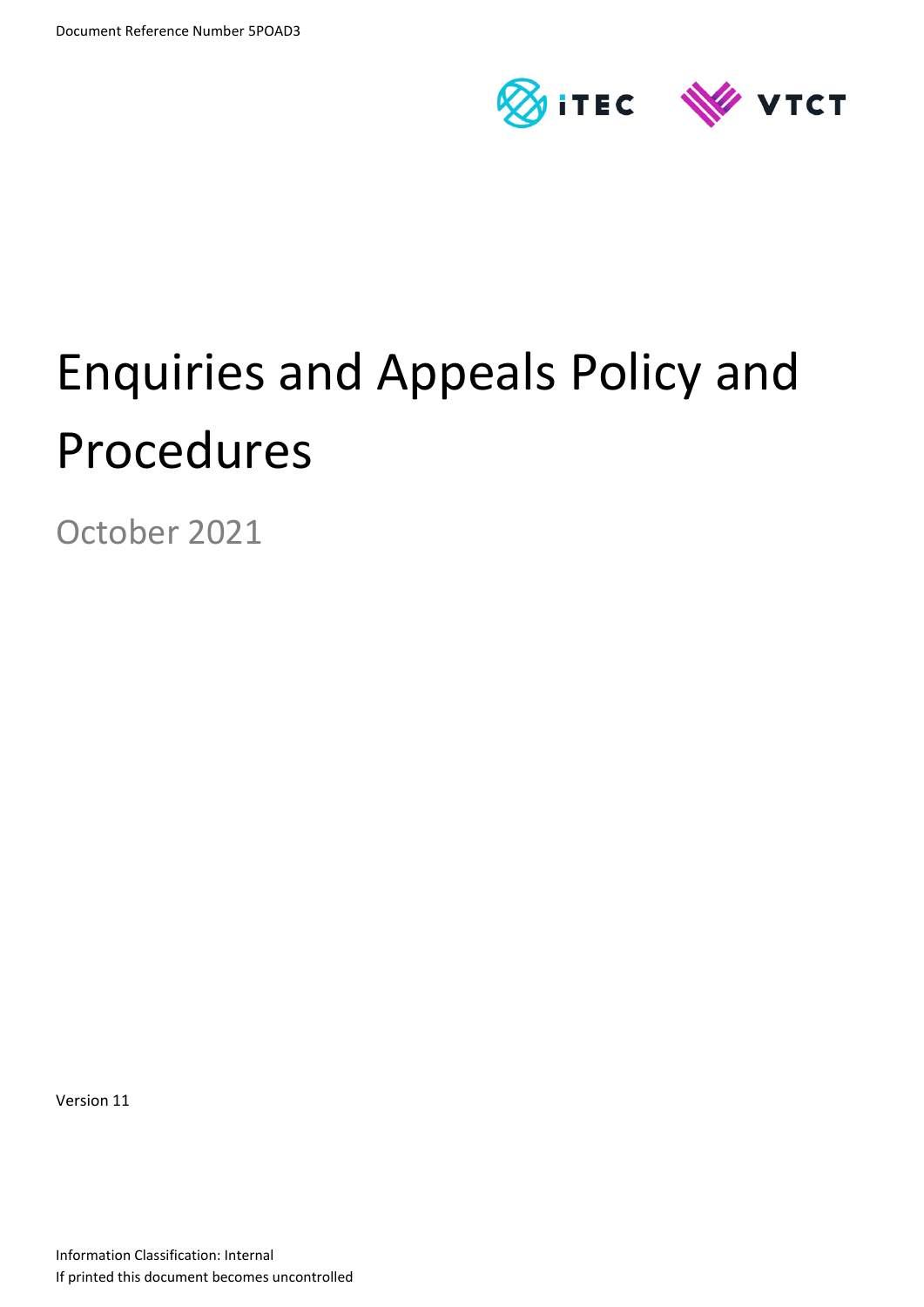

## **Contents**

| 1 <sup>1</sup> |        |  |
|----------------|--------|--|
|                | 1.1.   |  |
|                | 1.2.   |  |
|                | 1.3.   |  |
|                | 1.4.   |  |
|                | 1.5.   |  |
|                | 1.5.1. |  |
|                | 1.6.   |  |
|                | 1.7.   |  |
| 2.             |        |  |
|                | 2.1.   |  |
|                | 2.2.   |  |
|                | 2.3.   |  |
|                |        |  |
|                | 3.1.   |  |
|                | 3.2.   |  |
|                | 3.3.   |  |
| 4.             |        |  |
| 5.             |        |  |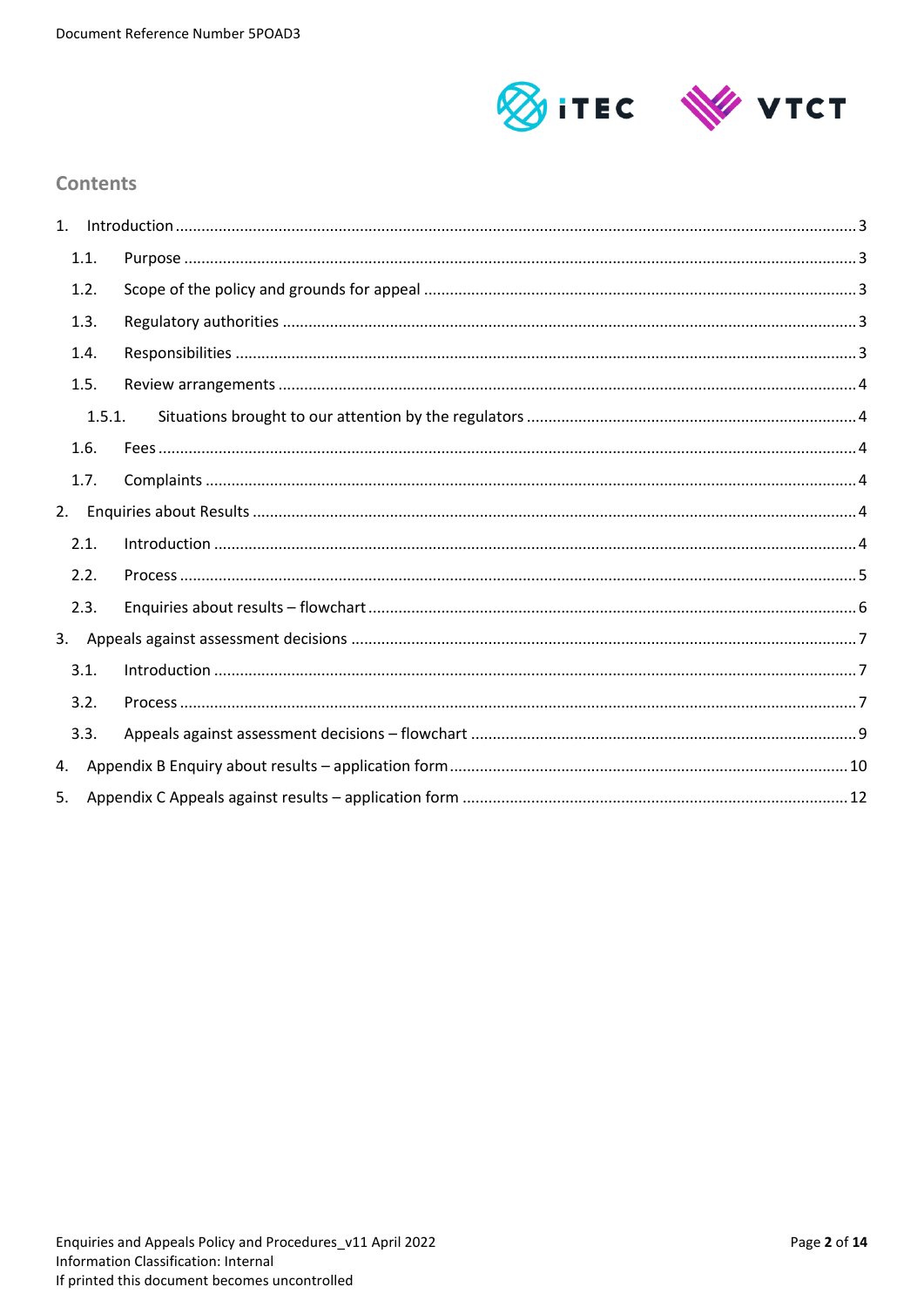

# <span id="page-2-0"></span>**1. Introduction**

# <span id="page-2-1"></span>**1.1. Purpose**

This policy sets out information about our service for enquiries about results and appeals against assessment decisions, including those made relating to reasonable adjustments and special arrangements, the circumstances in which they may be made and the processes which must be followed.

Learners or centres may wish to submit an enquiry about results, normally in cases where results vary considerably from those expected. The clerical check of results may conclude the enquiry, or a learner/centre may decide to progress to appeal. An appeal against an assessment decision may be submitted without having already submitted an enquiry about results.

We publish this policy, procedure and process flowcharts on our websites and in centre handbooks, to support the process of appeal of assessment decisions in a timely manner.

Where an associated investigation leads to the discovery of a failure in its assessment process, we take all reasonable steps to:

- identify any other learner who has been affected by the failure;
- correct or, where it cannot be corrected, mitigate as far as possible the effect of the failure;
- ensure that the failure does not recur in the future.

# <span id="page-2-2"></span>**1.2. Scope of the policy and grounds for appeal**

This policy is provided for the use of customers, being learners who are taking or have taken assessments, and personnel with responsibilities for managing, delivering, assessing and quality assuring qualifications in approved centres offering qualifications, who wish to appeal against decisions as set out above, because procedures were not applied consistently, properly or fairly.

## <span id="page-2-3"></span>**1.3. Regulatory authorities**

This policy addresses the requirements of the relevant regulatory authorities' criteria.

## <span id="page-2-4"></span>**1.4. Responsibilities**

VTCT as the awarding organisation is responsible for ensuring that all appeal decisions:

- are taken by individuals who have no personal interest in the decision being appealed;
- are dealt with by at least one decision maker who is not an employee of the awarding organisation, an assessor working for it, or otherwise connected to it;
- are always taken by persons who have appropriate competence.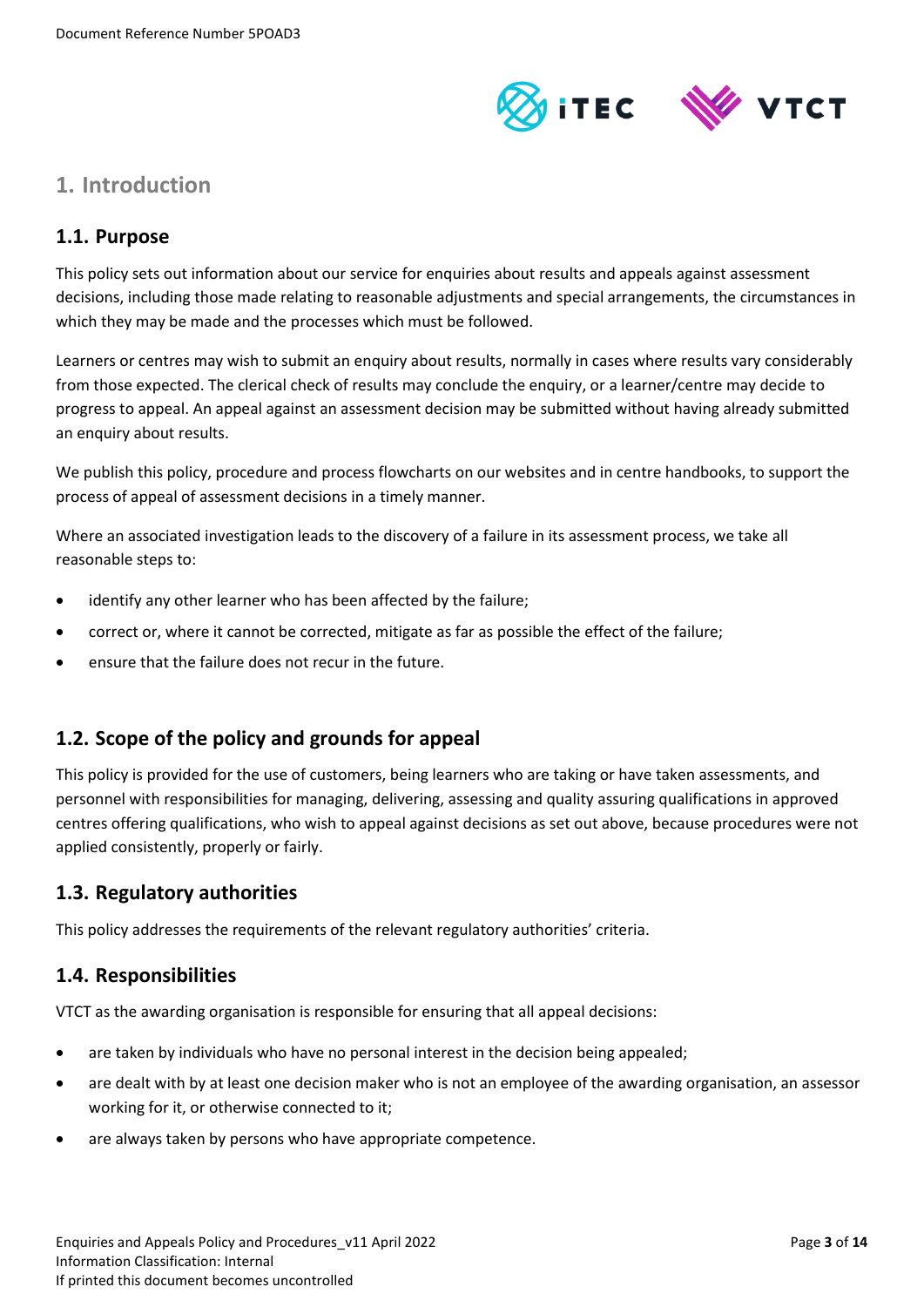

VTCT personnel are required to follow the related procedures in order to deal with enquiries about results and appeals as effectively as possible.

Centres are responsible for ensuring that all personnel involved in the management, delivery and assessment of VTCT and ITEC qualifications are fully aware of the policy and conversant with the related procedures.

Centres must have their own internal appeal arrangements in place and provide easy access to them for learners who wish to appeal against a decision taken by the centre. Where appropriate, the centre's own appeals procedures must be exhausted before an appeal is raised with the awarding organisation.

## <span id="page-3-0"></span>**1.5. Review arrangements**

This policy is reviewed annually as part of VTCT's self-evaluation activity, which considers customer and regulatory feedback and good practice guidance.

## <span id="page-3-1"></span>**1.5.1. Situations brought to our attention by the regulators**

Where the regulators notify us of failures that have been discovered in the assessment process of another awarding organisation, we will review whether or not a similar failure could affect our own assessment processes and arrangements.

## <span id="page-3-2"></span>**1.6. Fees**

For an Enquiry About Results, VTCT charges the appellant a fee of £15.00 per learner.

For an appeal VTCT charges the appellant a fee of £150 per learner which is refunded should the appeal be successful.

# <span id="page-3-3"></span>**1.7. Complaints**

VTCT has a separate complaints policy and procedure, which should be followed by centres/learners who are dissatisfied with any other aspect of our services than those listed above. For further information please contact the awarding organisation.

# <span id="page-3-4"></span>**2. Enquiries about Results**

# <span id="page-3-5"></span>**2.1. Introduction**

The VTCT Enquiries About Results service is available for centres to enquire about assessment results issued by VTCT, normally in cases where the results vary considerably from those expected. An enquiry may be made on behalf of one or more than one learner.

An enquiry about results is a formal written request from the centre to VTCT for a review of the assessment decision relating to qualifications.

An enquiry can be a request for an administrative check of the accuracy of the results themselves, or in relation to decisions made regarding reasonable adjustments and special considerations, or external quality assurance decisions.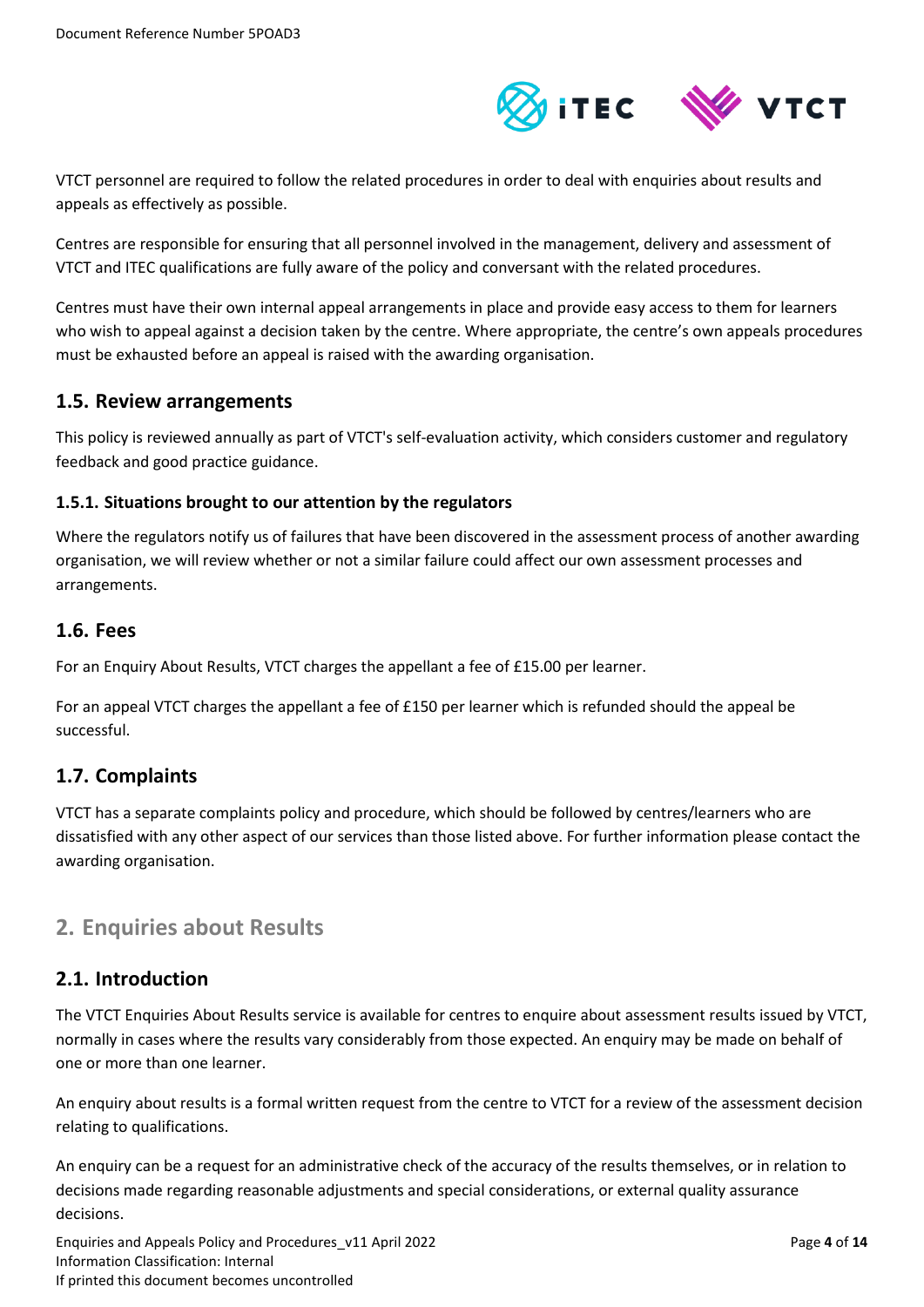

This may take the form of a request for one of the following:

- a clerical check;
- a remark of the assessment by a different marker.

The request must be accompanied by the written permission of the learners for the centre to make the request. Receipt of requests unaccompanied by the written permission of learners may be treated as centre maladministration.

To ensure that the enquiry can be dealt with as soon as possible after the related assessment, it is important to adhere to the timescales for submission set out in the process below.

A fixed fee is charged for this service. The fee is refunded fully if the outcome of the assessment is changed because of the enquiry.

Where the outcome of an enquiry brings into question the accuracy of other results, VTCT will take all reasonable steps to protect the interests of all learners who are affected.

If the centre or learner(s) are dissatisfied with the outcome of the enquiry, the centre should initiate the first stage Enquires About Results procedure.

## <span id="page-4-0"></span>**2.2. Process**

- Send your request to the Assessment Department at VTCT, with full details of the requested enquiry, accompanied by all supporting documentation and the written permission of each learner involved.
- Submit the request within 14 working days or for series based assessment refer to the Key Dates document published, of the receipt of results by the centre examinations officer, or within 5 days in the case of an enquiry about a reassessment following a clerical check.
- VTCT acknowledges receipt of written enquiries about results within 7 working days from receipt.
- VTCT undertakes the check and notifies the designated centre contact within 14 working days from receipt of the application of the enquiry. If for any reason these timescales cannot be achieved, VTCT informs the centre contact of the anticipated timescale.
- The written report is sent by recorded delivery and provides details of any recommendations as well as the decision.
- Possible outcomes of the enquiry are:
	- ̵ no change;
	- a change to the results which may be either higher or lower than previously issued.
- VTCT will amend its learner records accordingly.
- If the centre or the learner(s) are not satisfied with the outcome of the enquiry, an appeal may be submitted in line with the VTCT appeals procedures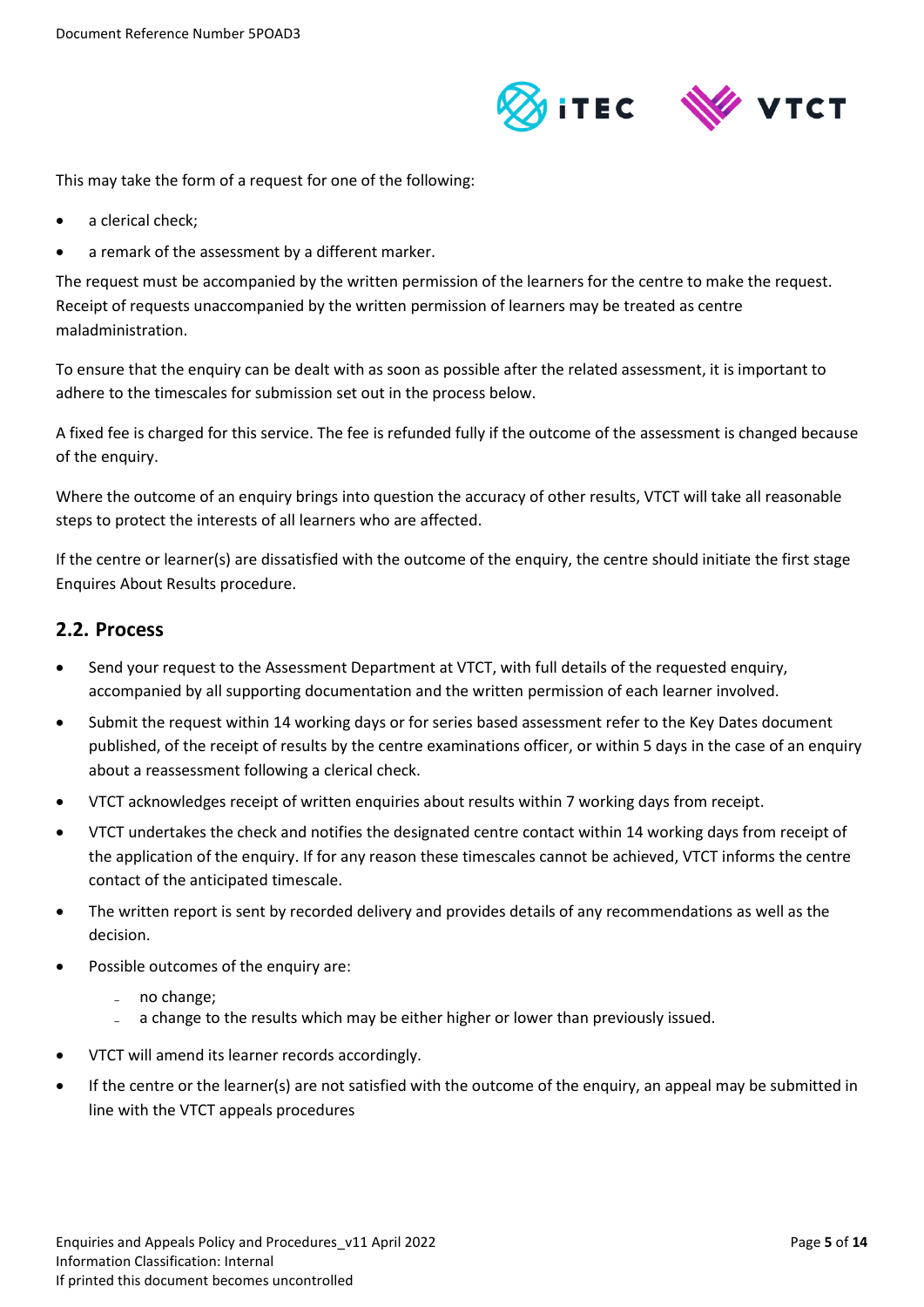



# <span id="page-5-0"></span>**2.3. Enquiries about results – flowchart**

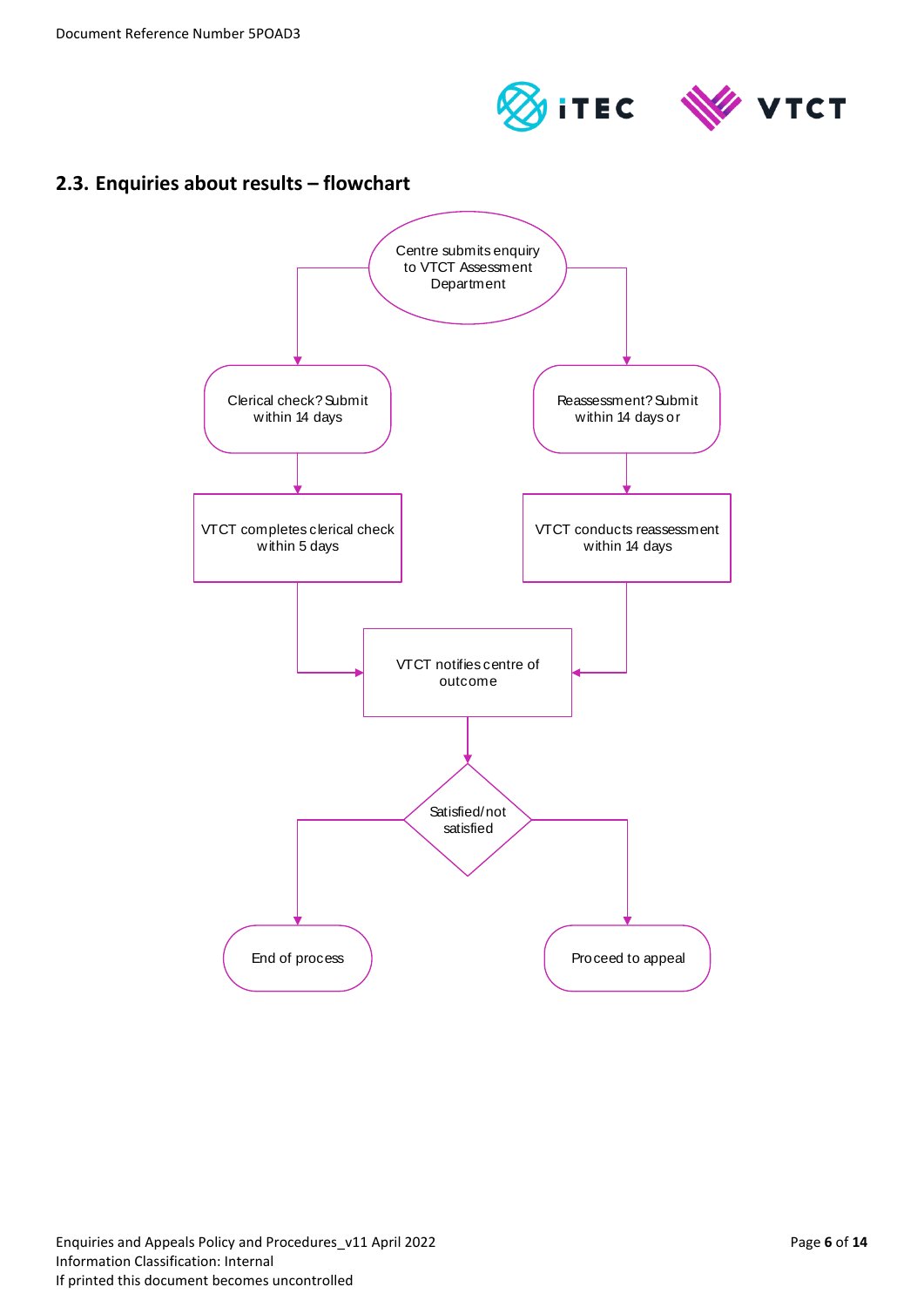

# <span id="page-6-0"></span>**3. Appeals against assessment decisions**

# <span id="page-6-1"></span>**3.1. Introduction**

Approved centres offering qualifications are expected to have their own appeal policies and procedures in place. These procedures must be fully exhausted prior to any appeal to VTCT as the awarding organisation being made.

Appeals to VTCT about an assessment decision or Enquiry About Results must be submitted within 20 working days of the publication of that decision. For this reason, all coursework should be retained for at least 20 days beyond the date of results notifications or the publication of Enquires About Results.

Centres wishing to appeal on behalf of learners must obtain the written permission of the learner(s) concerned and advise the learner(s) that grades/results can go up or down following investigation.

VTCT undertakes to report its findings and decision to the centre/learner within 20 working days. Learners who are not satisfied with the outcome are given the option to retake the assessment.

If at this stage the matter remains unresolved, then a further appeal for independent review of the case is possible. The outcome of the review will be made known within a further 8 weeks. The decision of the independent review panel is final.

## <span id="page-6-2"></span>**3.2. Process**

- The centre completes the appeal application form (see page 14) and submits it to the VTCT head office within 20 days of receipt of the related assessment decision(s) or completion of an enquiry about results.
- All sections of the form must be completed and all supporting information including the centre's report on the outcome of its own appeal review must be attached. An incomplete application will be returned to the centre for completion before it is processed by the awarding organisation, and as such could delay the process.
- The assessment is re-marked. In the case of an appeal against a practical examiner's decision, the original examiner will produce a full report for review by an internal quality assurance panel to ascertain whether moderation is necessary, and if it is deemed so, this will take place.
- If the assessment decision is deemed correct, VTCT will notify the centre and learner, setting out the reasons for its decision in full.
- If the assessment decision is revised, the revised result and certificate will be issued together with the report setting out the reasons for the decision in full.
- If other assessment decisions may be affected by the result of the appeal, all similar results will be recalled and reviewed in the same way.
- If the centre/learner is not satisfied with the appeal outcome, they may write to VTCT within 15 days of receiving the outcome, to request reassessment or an independent review.
- In the case of reassessment, the following will apply:
	- The re-examination will normally take place within 8 weeks of the receipt of the written request.
	- For theory assessments, a theory examination paper will be provided to the centre by the agreed date. Standard theory assessment regulations and procedures will apply. The assessment will be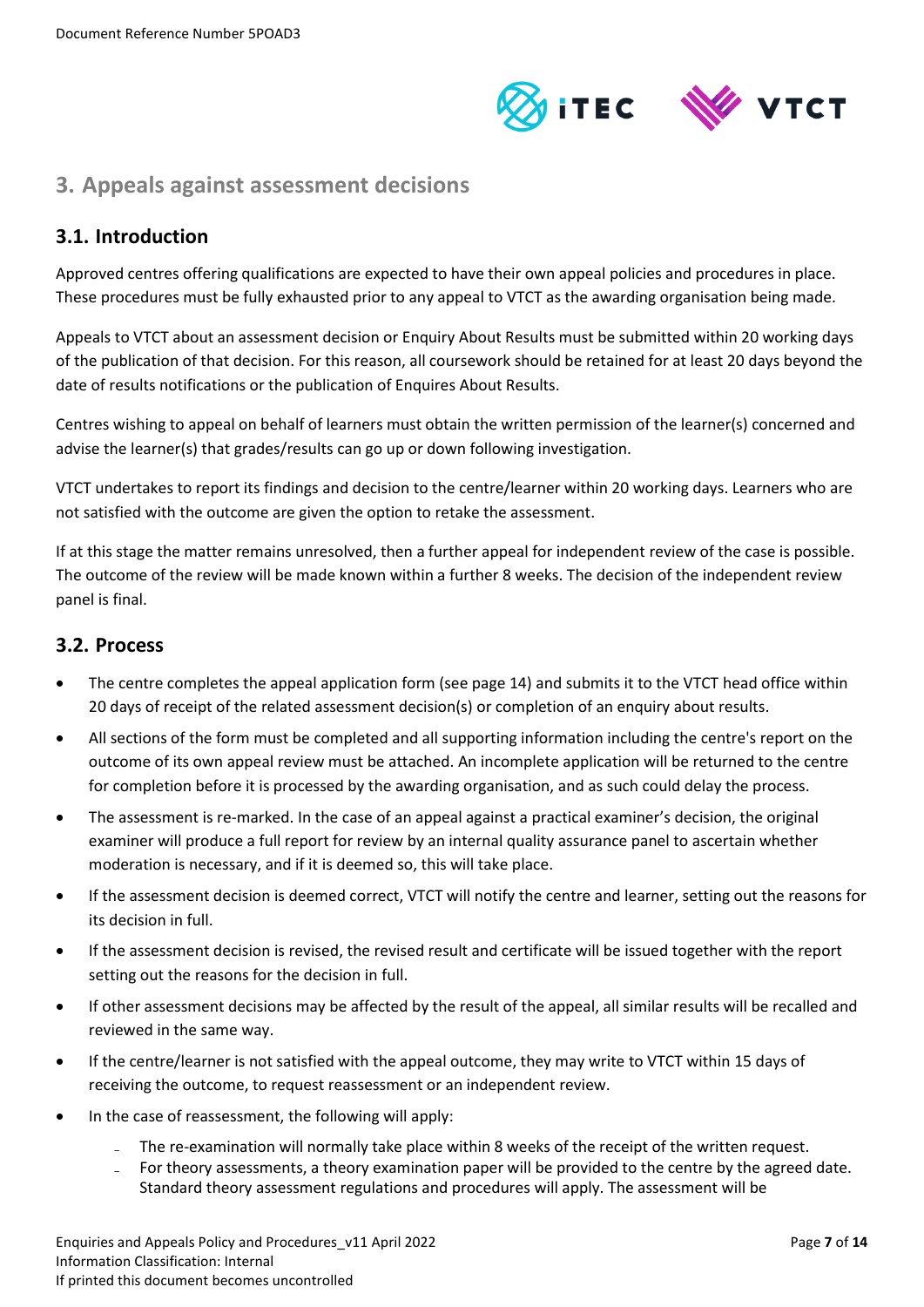

independently marked. If other assessment decisions may be affected by the result of such an appeal, all similar results will be recalled and reviewed in the same way.

- For practical assessments, reassessment will take place at the learner's own centre or another centre as agreed with the awarding organisation. The standard practical assessment regulations and procedures apply. A different practical examiner will conduct the assessment. The grade will be reviewed by a member of the quality assurance team. If other assessment decisions may be affected by the result of such an appeal, all similar results will be recalled and reviewed in the same way.
- In the case of independent review, the following will apply:
	- VTCT will appoint a review panel comprising of a minimum of one senior manager and an independent person to review the case and come to a decision, normally within 20 working days of receipt of the appeal. The reviewer will have the necessary knowledge and skills to reach an appropriate decision about the appeal.
	- The reviewer will review all the evidence and the procedures applied by the awarding organisation to ensure it has been fair, appropriate and consistent with the appeals policy and procedure.
	- The review process may involve discussion with and a request for information from the appellant and awarding organisation personnel, and a centre visit.
	- The reviewer will report their findings to the review panel which will reach a decision on the appeal.
	- If at any stage of the process the assessment decision is proved to be incorrect and the appeal is upheld,

#### VTCT will:

- issue the new results and certification;
- update all related records held by the awarding organisation;
- review related policies and procedures and take remedial action to prevent or mitigate a recurrence of the circumstances giving rise to the appeal;
- recall and review in the same way all similar results for any other assessment decisions which may be affected by the outcome of such an appeal.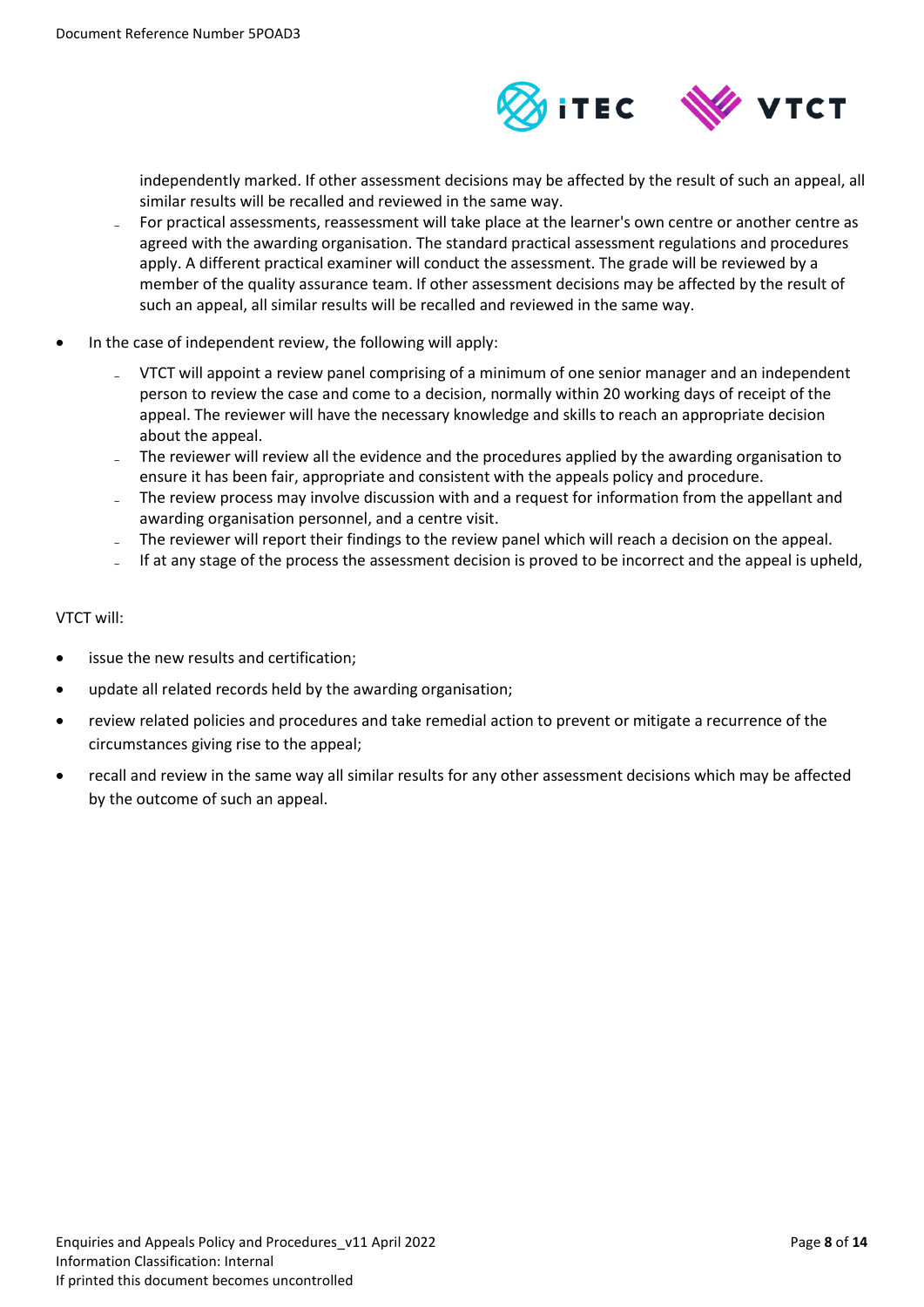



<span id="page-8-0"></span>

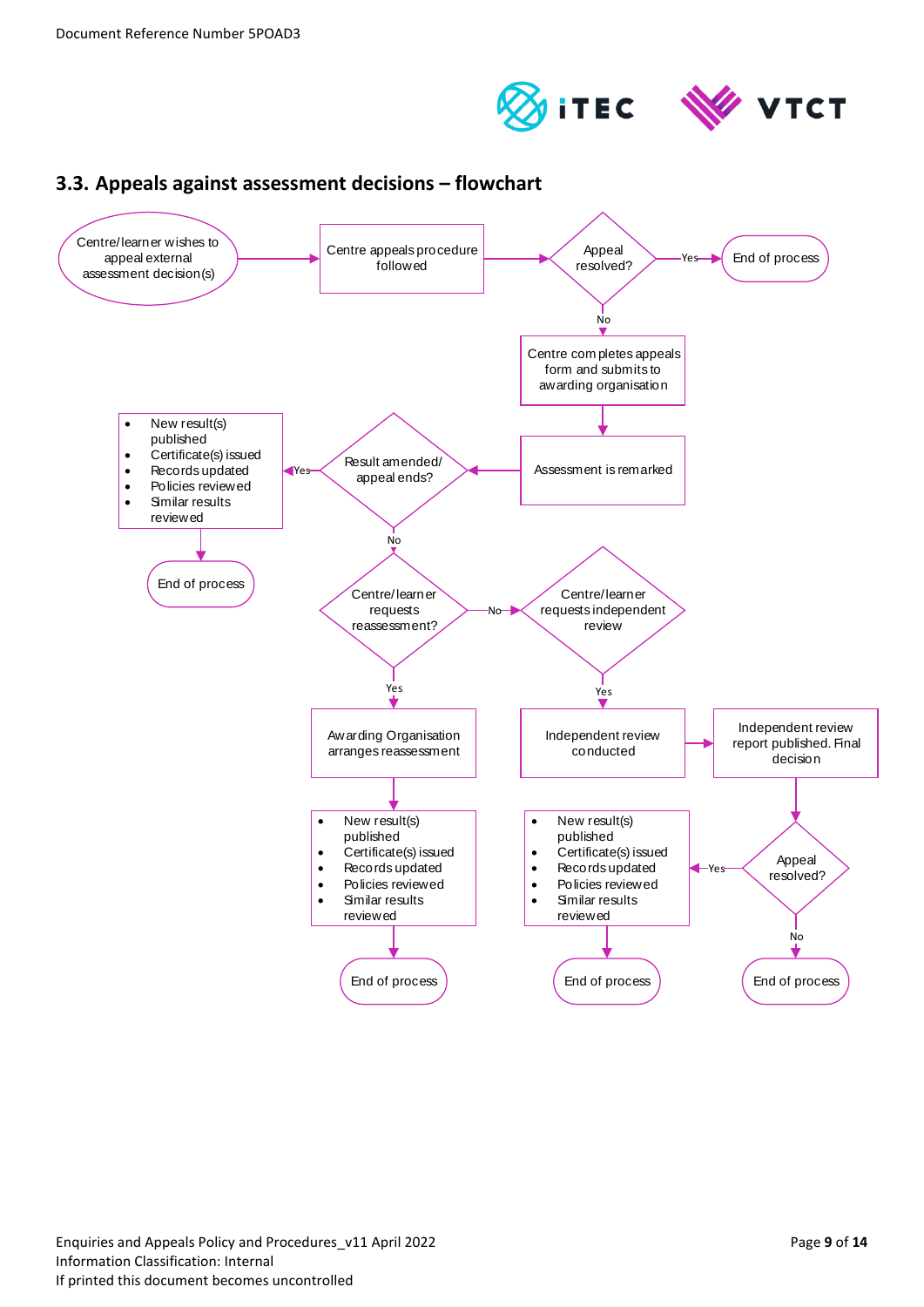



# <span id="page-9-0"></span>**4. Appendix B Enquiry about results – application form**

# Enquiry about results application form

Part A: Candidate consent form

#### **Information for candidates**

**If your examination centre makes an Enquiry About the Result of one of your examinations or assignments after your subject grade has been issued, there are two possible outcomes:** 

Your original mark

- is confirmed as correct, and there is no change to your grade.
- is changed, so your final grade may be higher or lower than the original grade you received.

In order to proceed with the Enquiry About Results, you must sign the form below. This tells the head of your centre that you have understood what the outcome might be, and that you give your consent to the Enquiry About Results being made.

| Candidate number: | Candidate name: |  |
|-------------------|-----------------|--|
| Qualification:    | Unit code:      |  |

I give my consent to the head of my examination centre to make an enquiry about the result of the examination or assignment listed above. In giving consent, I understand that the final subject grade awarded to me following an Enquiry About Results may be lower than, higher than, or the same as the grade which was originally awarded for this subject.

Learner Signature:……………………………………………………………………………

Centre Name:………………………………………………………………………………….

Date:………………………………………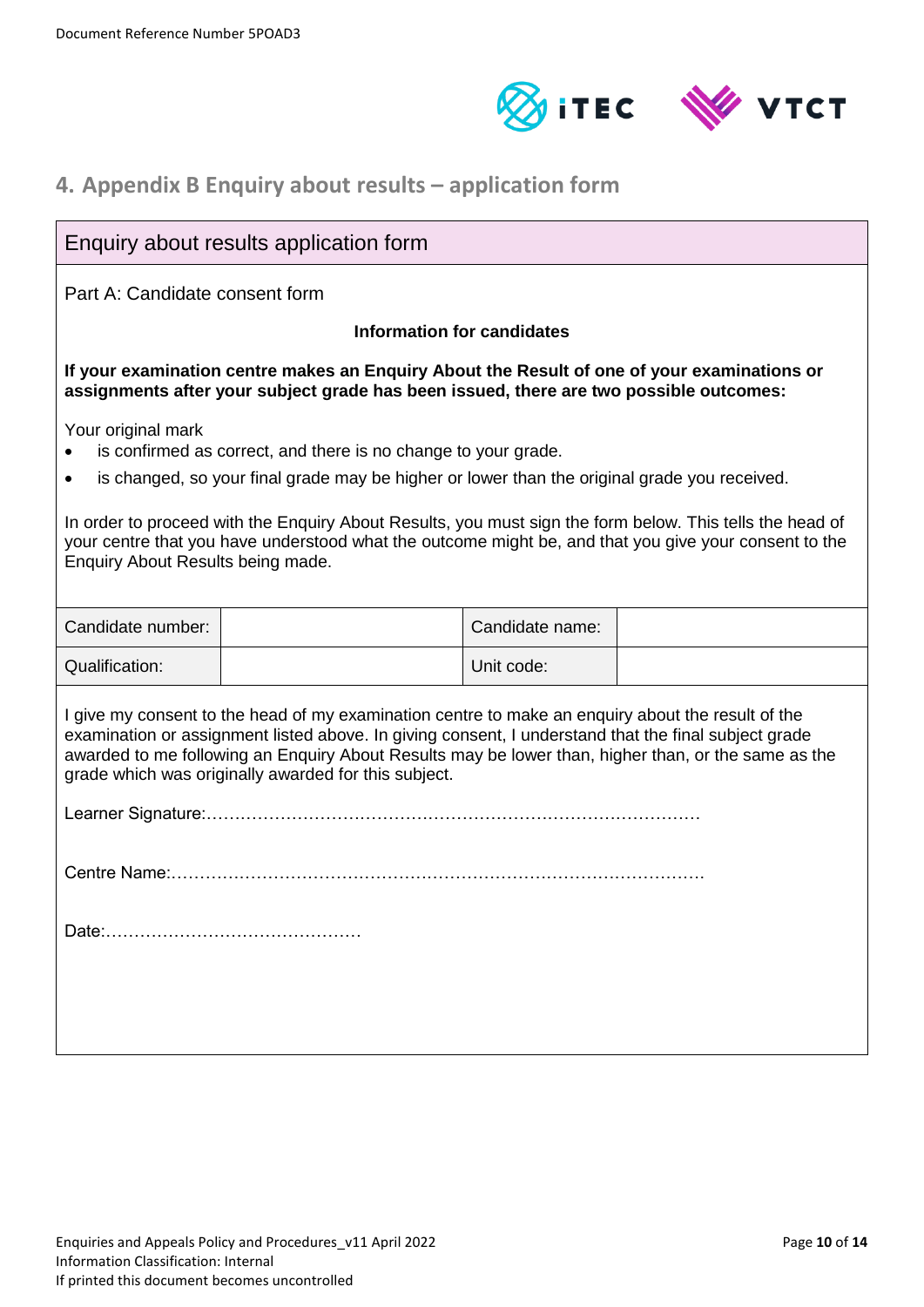

| Part B: Centre consent form                                                                                                                                                                                                                                            |              |  |
|------------------------------------------------------------------------------------------------------------------------------------------------------------------------------------------------------------------------------------------------------------------------|--------------|--|
| <b>Information for centres</b>                                                                                                                                                                                                                                         |              |  |
| VTCT charges a fee of £15.00 per learner per unit for an Enquiry About Result. The fee will be refunded if the EAR<br>is successful in changing the learner's grade. It is only possible to submit an EAR for an examination if within 2<br>marks of a grade boundary. |              |  |
| <b>Details of enquiry</b>                                                                                                                                                                                                                                              |              |  |
| Please state the reason for your enquiry e.g. for assignments, specify which learning outcome(s) you believe have<br>been achieved and indicate where the evidence for these can be found within the assignment evidence:                                              |              |  |
| Centre number:                                                                                                                                                                                                                                                         | Centre name: |  |
| Reasons for enquiry:                                                                                                                                                                                                                                                   |              |  |
|                                                                                                                                                                                                                                                                        |              |  |
|                                                                                                                                                                                                                                                                        |              |  |
|                                                                                                                                                                                                                                                                        |              |  |
|                                                                                                                                                                                                                                                                        |              |  |
| This form should be retained on the centre's files for at least 6 months following the outcome of the<br><b>Enquiry About Results.</b>                                                                                                                                 |              |  |
| Once completed, please email this form to <b>postresults@vtct.org.uk</b> .                                                                                                                                                                                             |              |  |
| <b>Centre Contact Information</b>                                                                                                                                                                                                                                      |              |  |
|                                                                                                                                                                                                                                                                        |              |  |
|                                                                                                                                                                                                                                                                        |              |  |
|                                                                                                                                                                                                                                                                        |              |  |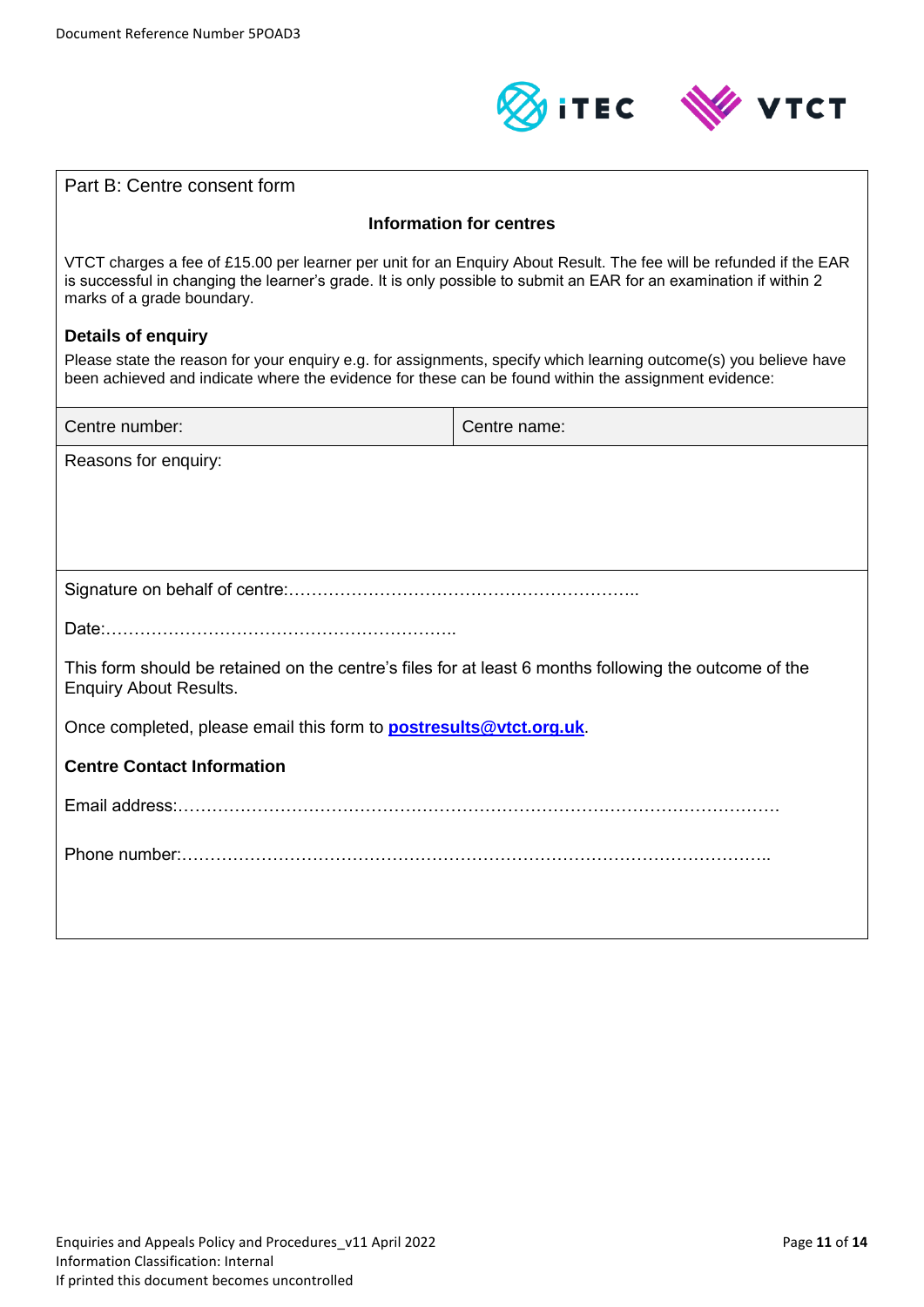



# <span id="page-11-0"></span>**5. Appendix C Appeals against results – application form**

| Appeals against results application form                                                                                                                                 |                                                                       |                           |  |
|--------------------------------------------------------------------------------------------------------------------------------------------------------------------------|-----------------------------------------------------------------------|---------------------------|--|
| Centre name:                                                                                                                                                             |                                                                       | Qualification/unit title: |  |
| Centre number:                                                                                                                                                           |                                                                       | Date of assessment:       |  |
| Learner name:                                                                                                                                                            |                                                                       | Date appeal submitted:    |  |
| Learner VTCT/ITEC<br>Registration no.:                                                                                                                                   |                                                                       |                           |  |
|                                                                                                                                                                          | Please provide the following information/attach the related evidence: |                           |  |
| The nature of the appeal                                                                                                                                                 |                                                                       |                           |  |
| The outcome of the appeal                                                                                                                                                |                                                                       |                           |  |
| Evidence to support the<br>appeal                                                                                                                                        |                                                                       |                           |  |
| Centre representative                                                                                                                                                    | Learner                                                               |                           |  |
| Name:                                                                                                                                                                    | Name:                                                                 |                           |  |
| Role:                                                                                                                                                                    |                                                                       |                           |  |
| Contact email:                                                                                                                                                           |                                                                       | Contact email:            |  |
| Contact phone number:                                                                                                                                                    |                                                                       | Contact phone number:     |  |
| Signature:                                                                                                                                                               | Signature:                                                            |                           |  |
| Date:                                                                                                                                                                    | Date:                                                                 |                           |  |
| Attach this form to the front of documents when submitting by mail, and send to:<br>For VTCT centres - appeals@vtct.org.uk<br>For ITEC centres - appeals@itecworld.co.uk |                                                                       |                           |  |
| When submitting electronically, please include all evidence as file attachments.                                                                                         |                                                                       |                           |  |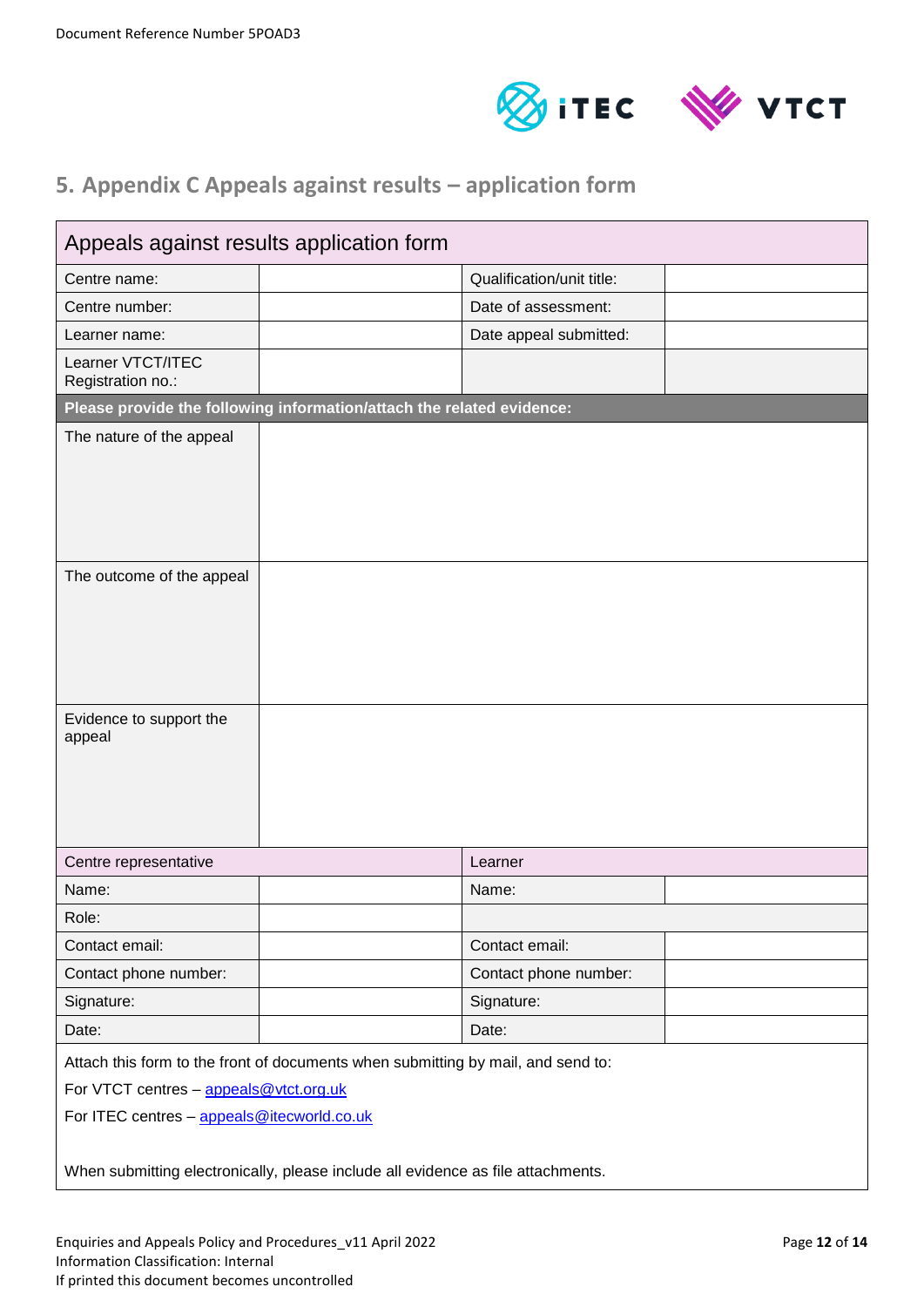

#### Document amendment history page

| <b>Version</b> | <b>Document Owner</b> | <b>Issue Date</b> | <b>Changes</b>                                                                                                                                                                   | Role                                        |
|----------------|-----------------------|-------------------|----------------------------------------------------------------------------------------------------------------------------------------------------------------------------------|---------------------------------------------|
| v1             | Assessment<br>Manager | January<br>2015   | Created as a separate document and<br>updated with relevant information                                                                                                          | <b>Quality and Processing</b><br>Supervisor |
| v <sub>2</sub> | Assessment<br>Manager | March<br>2017     | Updated with new process for<br>assessment                                                                                                                                       | <b>Assessment Manager</b>                   |
| v3             | Assessment<br>Manager | April 2017        | Updated with new branding                                                                                                                                                        | <b>Product Administrator</b>                |
| V <sub>4</sub> | Assessment<br>Manager | 14/02/2018        | Updated contact email addresses<br>and new guidelines for branding                                                                                                               | Assessment Manager                          |
| v <sub>5</sub> | Assessment<br>Manager | 03/03/18          | Reviewed in response to feedback<br>from SQA regarding UK regulators.<br>Amended to ensure the policy covers<br>the requirements of all UK<br>regulators, in addition to Ofqual. | <b>Executive Director of</b><br>Awarding    |
| v6             | Assessment<br>Manager | 05/03/2019        | Reformatted to new template                                                                                                                                                      | <b>Compliance Manager</b>                   |
| v7             | Assessment<br>Manager | 07/06/2019        | Removed 'VTCT or iTEC' references                                                                                                                                                | Head of Qualifications and<br>Processing    |
| v8             | Head of<br>Assessment | 01/03/2021        | Updated fee.                                                                                                                                                                     | <b>Head of Assessment</b>                   |
| ν9             | Head of<br>Assessment | 19/03/2021        | Minor amendment to Section 3.2                                                                                                                                                   | <b>Head of Assessment</b>                   |
| v10            | Head of<br>Assessment | 01/10/2021        | Updated job titles                                                                                                                                                               | <b>Head of Assessment</b>                   |
| v11            | Head of<br>Assessment | 08/04/2022        | Updated footer and document<br>owner. Email address changed for<br>submission of EAR applications.<br>Minor wording amendment to<br>section 2.2                                  | Head of Assessment                          |

#### Document Review

| <b>Role</b>        | <b>Review Status</b> |
|--------------------|----------------------|
| Head of Assessment | Reviewed             |

Enquiries and Appeals Policy and Procedures\_v11 April 2022 **Page 13 of 14** Page 13 of 14 Information Classification: Internal If printed this document becomes uncontrolled